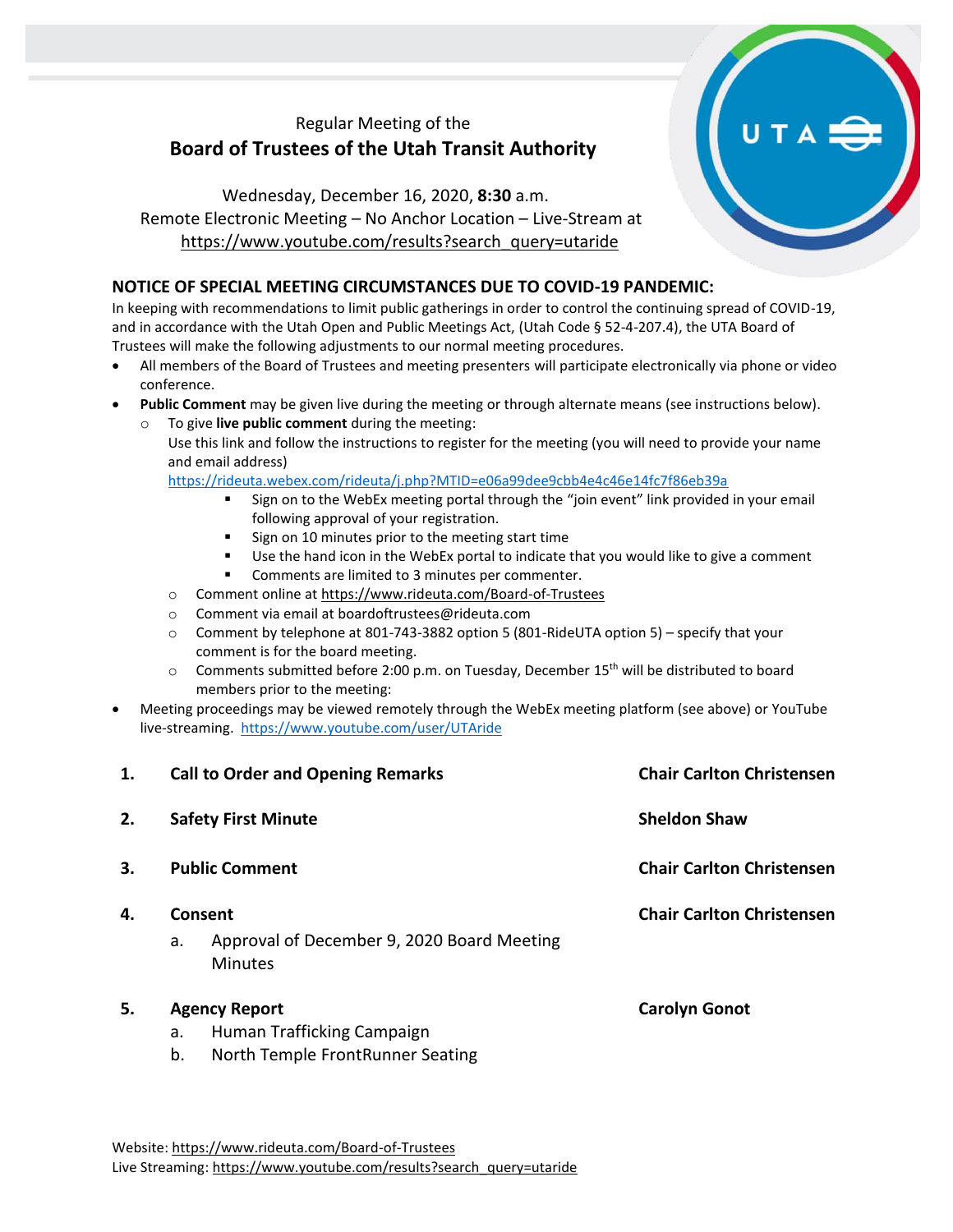### **6. Discussion Item**

| Clearfield TOD Master Development Agreement | Mary DeLoretto, |
|---------------------------------------------|-----------------|
|                                             |                 |

# Paul Drake, Jordan Swain

#### **7. Resolutions**

- a. R2020-12-08 Resolution Ratifying the Adoption of the Final 2021 Budget Bill Greene
- b. R2020-12-09 Resolution Approving and Authorizing the Execution of the Authority's Amended Transit Agency Safety Plan Sheldon Shaw
- c. R2020-12-10 Resolution Adopting the Third Amendment to the Utah Transit Authority Retirement Plan and Trust Agreement Kim Ulibarri
- d. R2020-12-11 Resolution Authorizing the Execution of Modification Number 2 to a Federal Aid Grant Agreement with the Utah Department of Transportation to Provide Funding for the Springville Sharp Tintic Railroad Connection Project Mary DeLoretto
- e. R2020-12-12 Resolution Authorizing Execution of an Interlocal Cooperation Agreement (ILA) with the Redevelopment Agency of Salt Lake City for the Cooperative Construction of a TRAX Station at 650 South Main Street Mary DeLoretto

#### **8. Contracts, Disbursements and Grants**

| a. | Contract: Actuarial Services (Milliman)                                                                                                                                           | Kim Ulibarri            |
|----|-----------------------------------------------------------------------------------------------------------------------------------------------------------------------------------|-------------------------|
| b. | <b>Contract: Financial Advisor Services</b><br>(Zions Public Finance)                                                                                                             | Bill Greene, Emily Diaz |
| c. | Contract: Northern Utah County Double-Track<br>Project Long-Lead Items (Stacy-Witbeck)                                                                                            | Mary DeLoretto          |
| d. | Contract: Utility Relocation Master Agreement for<br>Ogden-WSU Bus Rapid Transit Project (Century Link)                                                                           | Mary DeLoretto          |
| e. | Change Order: Ogden-WSU Bus Rapid Transit Project<br>Early Utility Work (Stacy-Witbeck)                                                                                           | Mary DeLoretto          |
| f. | Change Order: On-Call Maintenance Change Order<br>#1 to Task Order #130 - Provo Frontrunner Wayside<br>Power Relocation (Stacy-Witbeck)                                           | Mary DeLoretto          |
| g. | <b>Change Order: Program Management Services</b><br>Contract Change Order (WSP)                                                                                                   | Mary DeLoretto          |
| h. | Change Order: Flex Route Deviation Transportation<br>Services and On-Demand Accessible Shared Ride<br><b>Contract Modification 4</b><br>(Tooele County Health and Aging Services) | <b>Eddy Cumins</b>      |